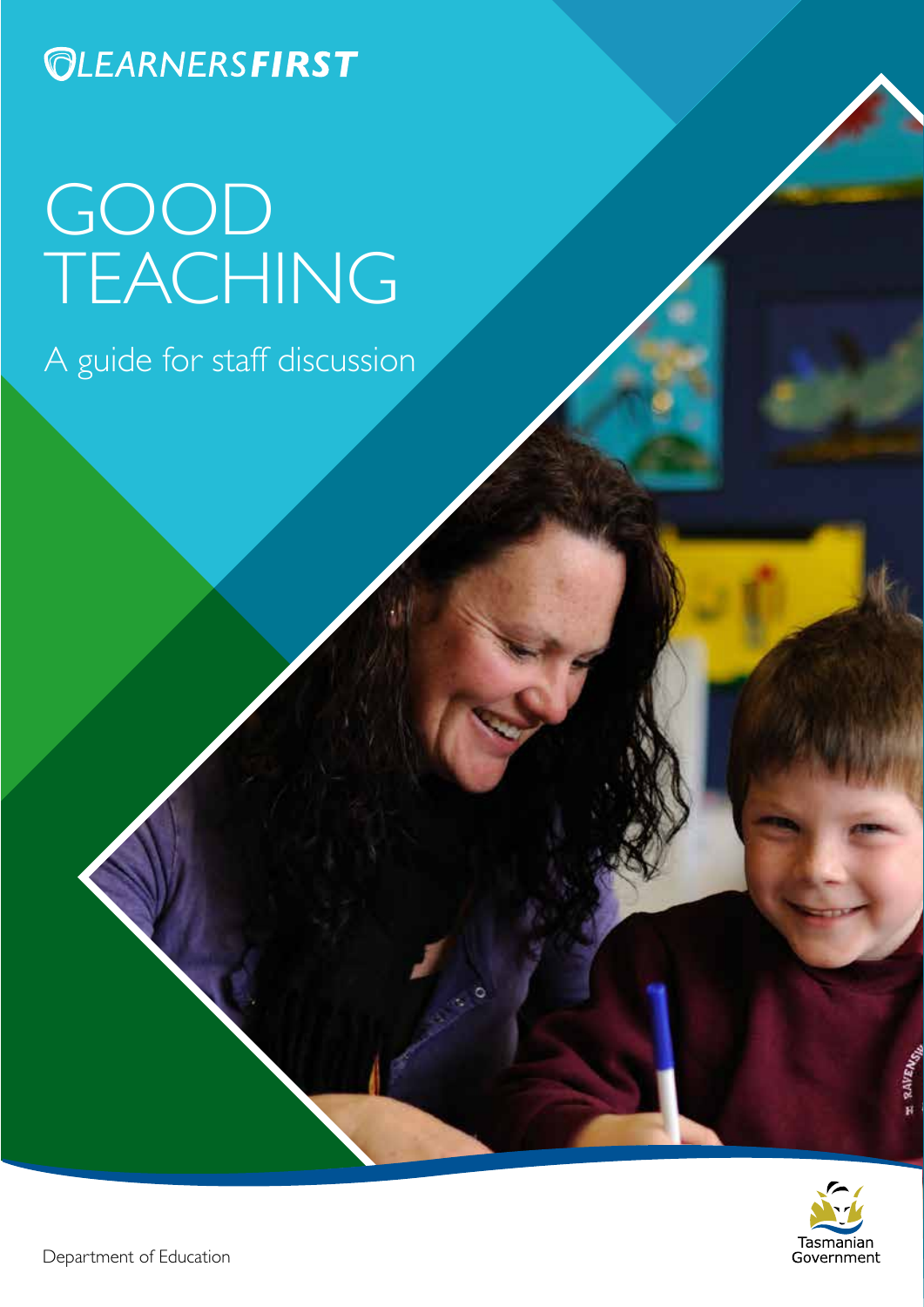Good teachers develop productive relationships with their students – they get to know them and take a particular interest in their overall development and progress. They treat their students with respect and expect the same in return.

Good teachers have high expectations of their students. They help their students meet these expectations both in terms of their standard of learning and their behaviour. They motivate and engage their students, believing that every student is

are provided with constant and timely feedback to encourage success; and

capable of achieving success at school.

Good teachers have high expectations of themselves and their own learning. They actively work with their colleagues in order to improve one another's personal capabilities for the benefit of all learners in the school.

Good teachers understand that students develop at different rates. They acknowledge that in every classroom there will be a range of student abilities by differentiating the learning needs of students, rather than teaching to the middle. Learning is personalised to meet each student's needs.

Good teachers ensure that they use techniques that have each student working on tasks that engage and challenge them to achieve their personal best. They understand that students learn best if their culture, background and abilities are acknowledged by the teacher in the way they teach the student.

Good teachers understand that there are many things that students can learn themselves through inquiry, with the teacher structuring appropriate learning tasks. However, there also are many aspects that require the teacher to teach in a more direct way.

Good teachers understand that students learn in a number of ways. It is important students are exposed to learning opportunities, but they also need to be explicitly taught things that are important for all students to know. Maximising explicit teaching techniques, where appropriate, is an important skill of a good teacher.

The Department of Education's Learners First Strategy strengthens the quality of teaching and learning opportunities for all students in our system. In order to work effectively, well-developed teaching and learning programs need to be implemented in every school, along with strong leadership.

The purpose of this paper is to raise the debate across schools to gain a common understanding of what makes a good teacher. It is designed to generate discussion on what good teaching practices look like, and how to continue to improve each teacher's pedagogy. Supporting all learners is the most fundamental action for teachers in .<br>Tasmania.

> Good teachers know that students learn best if they are provided with opportunities to learn from their teacher, other students and from resources outside the school. There are a number of resources that are now more readily accessible through both the broader community and existing technology.

Good teachers encourage students to take greater responsibility for their own learning.

They make sure their students:

- know what is required of the learning program;
- understand what and how the program will be assessed;
- 
- are actively involved in evaluating their own learning.

The primary task of a school leader is to ensure that high quality teaching occurs in every classroom at the school.

By creating and sustaining the conditions in which high expectations and high quality teaching thrive, school leaders are able to have a significant impact on the learning outcomes of students.

> Good teachers have a thorough knowledge of their subject content, scope and the sequence of learning required skills and expected learning outcomes. Through this, they inspire students to enjoy learning, and understand how students can best learn and apply concepts, content and skills. Working collaboratively, good teachers map the curriculum across year levels to meet student needs within their school's context.

# **Good Teachers**  – Professional Practice

### From the **Secretary**

"Investing in Our Teachers, Investing in Our Economy" (2010 Grattan Institute Report) reports that teacher effectiveness has a greater impact on student performance than any other government school reform, and that an increase in teacher effectiveness of 10 per cent would lift Australia's education systems into the highest performing countries in the world.

If this is true, how can we assist in the ongoing development of all teachers to raise their effectiveness?

Staff in Tasmanian Government schools are working hard to educate their students to the highest standard. They are offering quality educational programs delivered by competent and committed teachers.

Central to every decision that effective school leaders and good teachers make is meeting all students' learning needs. In promoting and implementing school improvement, they also challenge solutions of how to improve learning opportunities and outcomes for all students.

Research shows that of the school factors influencing student learning combined with the quality of classroom teaching, school leadership accounts for most of the variation in achievement levels of students. The AITSL standards frame a skills development progression towards being an increasingly good teacher, however it is equally important for practitioners to pause and reflect on what it takes for them to be a good teacher.

Leading for high quality teaching creates a culture where:

- **Good teachers** put the Learner First in their decision-making;
- **Good teachers** have high and realistic expectations for all students;
- **Good teachers** personalise their teaching to meet the learning needs of students; and
- **Good teachers** continually expand their knowledge and skills to develop their capacity.

At the classroom level, teacher and student relationships are critical to strong student outcomes. At the school level, professional collegial relationships are vital to a healthy and vibrant organisation.

**Colin Pettit Secretary**



The purpose of this paper is to raise the debate across schools to gain a common understanding of what makes a good teacher.

#### **2013 RBF Department of Education Award winner:**

Dr Deborah Beswick, Teacher of the Year, Secondary